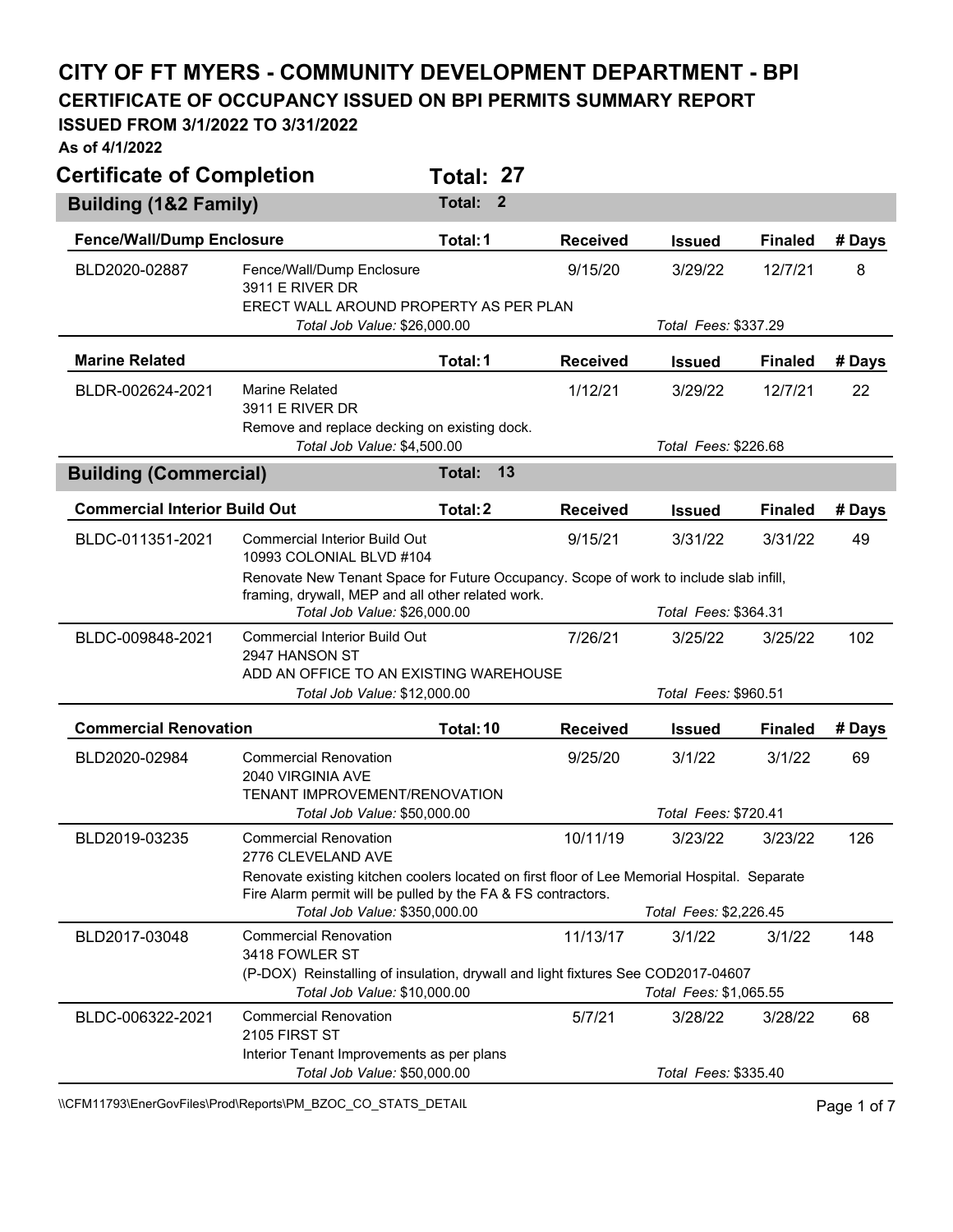| BLDC-010636-2021                           | <b>Commercial Renovation</b><br>2021 HENDRY ST                                                                                                                                                         |                      | 8/19/21                                                                                    | 3/1/22                 | 3/1/22         | 35     |
|--------------------------------------------|--------------------------------------------------------------------------------------------------------------------------------------------------------------------------------------------------------|----------------------|--------------------------------------------------------------------------------------------|------------------------|----------------|--------|
|                                            | roof repair.                                                                                                                                                                                           |                      | Remodeling of interior to include plumbing, electric and building of non-bearing walls and |                        |                |        |
|                                            | Total Job Value: \$75,000.00                                                                                                                                                                           |                      |                                                                                            |                        |                |        |
| BLDC-009306-2021                           | <b>Commercial Renovation</b><br>1825 HENDRY ST                                                                                                                                                         |                      | 7/8/21                                                                                     | 3/9/22                 | 3/9/22         | 25     |
|                                            | Remove wall between rooms to create open office space and close in doorway.<br>Total Job Value: \$2,500.00                                                                                             |                      |                                                                                            | Total Fees: \$73.32    |                |        |
| BLDC-011991-2021                           | <b>Commercial Renovation</b><br>3736 CENTRAL AVE #158                                                                                                                                                  |                      | 10/6/21                                                                                    | 3/23/22                | 3/23/22        | 26     |
|                                            | RENOVATION & CONVERSION OF MASTER BATHROOM IN A LAUNDRY AND HALF<br>BATHROOM #158,161,162,163,164,168                                                                                                  |                      |                                                                                            |                        |                |        |
|                                            | Total Job Value: \$45,300.00                                                                                                                                                                           |                      |                                                                                            | Total Fees: \$970.54   |                |        |
| BLDC-014634-2022                           | <b>Commercial Renovation</b><br>11861 TULIO WAY #4401                                                                                                                                                  |                      | 1/10/22                                                                                    | 3/30/22                | 3/30/22        | 28     |
|                                            | Temporary roof repair with temporary stucco repair<br>Total Job Value: \$4,500.00                                                                                                                      |                      |                                                                                            | Total Fees: \$186.43   |                |        |
| BLDC-014027-2021                           | <b>Commercial Renovation</b><br>4480 FOWLER ST #130<br><b>Interior Remodel</b>                                                                                                                         |                      | 12/15/21                                                                                   | 3/18/22                | 3/18/22        | 27     |
|                                            | Total Job Value: \$400,000.00                                                                                                                                                                          |                      |                                                                                            | Total Fees: \$3,795.37 |                |        |
| BLD2020-01229                              | <b>Commercial Renovation</b><br>2955 VAN BUREN ST                                                                                                                                                      |                      | 5/4/20                                                                                     | 3/9/22                 | 3/9/22         | 270    |
|                                            | Interior renovation to remodel lobby for staff security, convert conference room into 3 offices<br>and add 2 offices into open office area and update restrooms to comply with ADA codes.              |                      |                                                                                            |                        |                |        |
|                                            | Total Job Value: \$30,000.00                                                                                                                                                                           |                      |                                                                                            | Total Fees: \$445.30   |                |        |
| <b>Fence/Wall/Dump Enclosure</b>           |                                                                                                                                                                                                        | Total: 1             | <b>Received</b>                                                                            | <b>Issued</b>          | <b>Finaled</b> | # Days |
| BLDC-007107-2021                           | Fence/Wall/Dump Enclosure<br>9290 CADENCE CT<br>Install 1,487 LF of 6' H PVC.                                                                                                                          |                      | 6/2/21                                                                                     | 3/17/22                | 3/11/22        | 21     |
|                                            | Total Job Value: \$105,000.00                                                                                                                                                                          |                      |                                                                                            | Total Fees: \$1,083.60 |                |        |
| <b>Building (Multi-Family)</b>             |                                                                                                                                                                                                        | $\sqrt{5}$<br>Total: |                                                                                            |                        |                |        |
| <b>Multi-Family Residential Renovation</b> |                                                                                                                                                                                                        | Total: 5             | <b>Received</b>                                                                            | <b>Issued</b>          | <b>Finaled</b> | # Days |
| BLDM-012282-2021                           | Multi-Family Residential Renovation<br>2745 FIRST ST #2401                                                                                                                                             |                      | 10/18/21                                                                                   | 3/22/22                | 3/22/22        | 52     |
|                                            | Remodel Master Bath & Guest Bath- Disconnect & Reconnect sinks & faucets, install<br>Shower Pans, Shower enclosure- retile (176 sq)<br>Remove Kitchen Countertop & Installation new                    |                      |                                                                                            |                        |                |        |
|                                            | Total Job Value: \$35,660.00                                                                                                                                                                           |                      |                                                                                            | Total Fees: \$491.45   |                |        |
| BLD2020-02943                              | Multi-Family Residential Renovation<br>854 MARSH AVE                                                                                                                                                   |                      | 9/21/20                                                                                    | 3/23/22                | 3/23/22        | 77     |
|                                            | Re-roof, Paint Exterior, Paint interior, Change light fixtures (Not moving Electrical fixtures,<br>just changing fixtures) FPL hook up ***UNSAFE MAJOR** COD2018-04604<br>Total Job Value: \$13,240.00 |                      |                                                                                            | Total Fees: \$9,447.29 |                |        |
| BLDM-014805-2022                           | Multi-Family Residential Renovation<br>3742 CENTRAL AVE #193                                                                                                                                           |                      | 1/14/22                                                                                    | 3/15/22                | 3/15/22        | 35     |
|                                            | Remove pantry in kitchen area, replace kitchen cabinets, clean and paint rooms. Add outlet<br>electrical.<br>Total Job Value: \$16,000.00                                                              |                      |                                                                                            | Total Fees: \$322.79   |                |        |

\\CFM11793\EnerGovFiles\Prod\Reports\PM\_BZOC\_CO\_STATS\_DETAIL\PhysicalCefment Page 2 of 7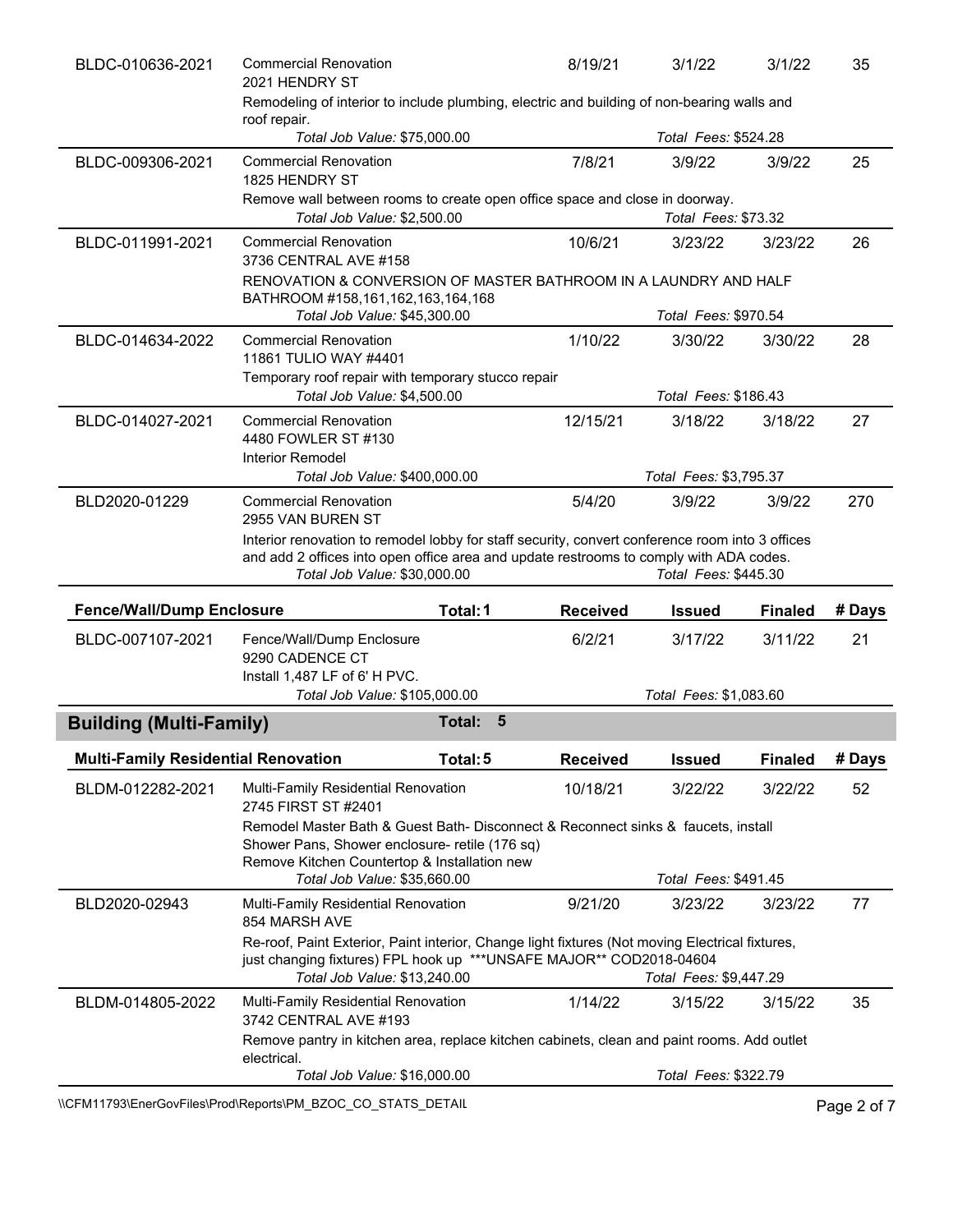| BLD2020-00204                | Multi-Family Residential Renovation<br>1019 MARSH AVE #504                                                                                                                                                                       |                           | 1/24/20         | 3/23/22                         | 3/23/22        | 98             |
|------------------------------|----------------------------------------------------------------------------------------------------------------------------------------------------------------------------------------------------------------------------------|---------------------------|-----------------|---------------------------------|----------------|----------------|
|                              | Restore property due to fire damage in kitchen. Room affected: Kitchen, hallway, bedroom,<br>master bedroom, bathroom, Drywall, Electrical, HVAC, Plumbing, Insulation, flooring, paint<br>and finish trim.                      |                           |                 |                                 |                |                |
|                              | Total Job Value: \$51,195.44                                                                                                                                                                                                     |                           |                 | Total Fees: \$877.50            |                |                |
| BLDM-012063-2021             | Multi-Family Residential Renovation<br>2797 FIRST ST #406                                                                                                                                                                        |                           | 10/7/21         | 3/1/22                          | 3/1/22         | 41             |
|                              | Kitchen & Primary Bath Renovation, guest shower flooring remove and replace with LOP<br>Total Job Value: \$69,000.00                                                                                                             |                           |                 | Total Fees: \$763.86            |                |                |
| <b>Pool/Spa/Fountain</b>     |                                                                                                                                                                                                                                  | $\mathbf{1}$<br>Total:    |                 |                                 |                |                |
| Pool & Spa: 1&2 Family       |                                                                                                                                                                                                                                  | Total: 1                  | <b>Received</b> | <b>Issued</b>                   | <b>Finaled</b> | # Days         |
| POOL-004547-2021             | Pool & Spa: 1&2 Family<br>1335 FLORIDA AVE<br>NEW POOL, SPA, & DECK<br>Total Job Value: \$67,450.00                                                                                                                              |                           | 3/16/21         | 3/15/22<br>Total Fees: \$535.54 | 3/4/22         | 27             |
| Roof/Re-Roof                 |                                                                                                                                                                                                                                  | Total:<br>$5\overline{5}$ |                 |                                 |                |                |
|                              |                                                                                                                                                                                                                                  |                           |                 |                                 |                |                |
| Re-Roof: 1&2 Family          |                                                                                                                                                                                                                                  | Total: 4                  | <b>Received</b> | <b>Issued</b>                   | <b>Finaled</b> | # Days         |
| TRD-013966-2021              | Re-Roof: 1&2 Family<br>8586 PEGASUS DR<br>re-roof                                                                                                                                                                                |                           | 12/13/21        | 3/25/22                         | 3/24/22        | 4              |
|                              | Total Job Value: \$60,000.00                                                                                                                                                                                                     |                           |                 | Total Fees: \$108.41            |                |                |
| TRD-015411-2022              | Re-Roof: 1&2 Family<br>9287 TRIESTE DR<br>Remove and replace tile with new                                                                                                                                                       |                           | 2/3/22          | 3/25/22                         | 3/25/22        | $\overline{4}$ |
|                              | Total Job Value: \$125,000.00                                                                                                                                                                                                    |                           |                 | Total Fees: \$191.56            |                |                |
| TRD-011310-2021              | Re-Roof: 1&2 Family<br>11281 POND CYPRESS ST                                                                                                                                                                                     |                           | 9/14/21         | 3/2/22                          | 12/7/21        | $\overline{7}$ |
|                              | Remove hurricane damaged tile and underlayment. Re-nail decking to code. Install self<br>adhered underlayment and flashing. Install tile to manufacturers specifications.<br>Total Job Value: \$51,320.00<br>Total Fees: \$39.75 |                           |                 |                                 |                |                |
| TRD-005176-2021              | Re-Roof: 1&2 Family<br>8248 PROVENCIA CT                                                                                                                                                                                         |                           | 4/2/21          | 3/25/22                         | 1/21/22        | 11             |
|                              | Remove hurricane damaged tile and underlayment.<br>Re-nail decking to code. Install self adhered underlayment and flashing. Install tile to<br>manufacturers specifications.                                                     |                           |                 |                                 |                |                |
|                              | Total Job Value: \$65,017.00                                                                                                                                                                                                     |                           |                 | Total Fees: \$194.46            |                |                |
| <b>Re-Roof: Multi-Family</b> |                                                                                                                                                                                                                                  | Total: 1                  | <b>Received</b> | <b>Issued</b>                   | <b>Finaled</b> | # Days         |
| TRD-012817-2021              | Re-Roof: Multi-Family<br>10453 WASHINGTONIA PALM WAY                                                                                                                                                                             |                           | 11/2/21         | 3/30/22                         | 3/25/22        | 43             |
|                              | Re-roof remove existing tile and replace with same.<br>Total Job Value: \$198,871.00                                                                                                                                             |                           |                 | Total Fees: \$263.86            |                |                |
| <b>Signs</b>                 |                                                                                                                                                                                                                                  | $\mathbf{1}$<br>Total:    |                 |                                 |                |                |
| <b>Wall Sign</b>             |                                                                                                                                                                                                                                  | Total: 1                  | <b>Received</b> | <b>Issued</b>                   | <b>Finaled</b> | # Days         |
| SIG2019-00172                | Wall Sign<br>1943 COLONIAL BLVD #1945<br>Install illuminated channel letter for store front sign                                                                                                                                 |                           | 7/30/19         | 3/24/22                         | 2/22/22        | 150            |

\\CFM11793\EnerGovFiles\Prod\Reports\PM\_BZOC\_CO\_STATS\_DETAIL\PhysicalCefment Page 3 of 7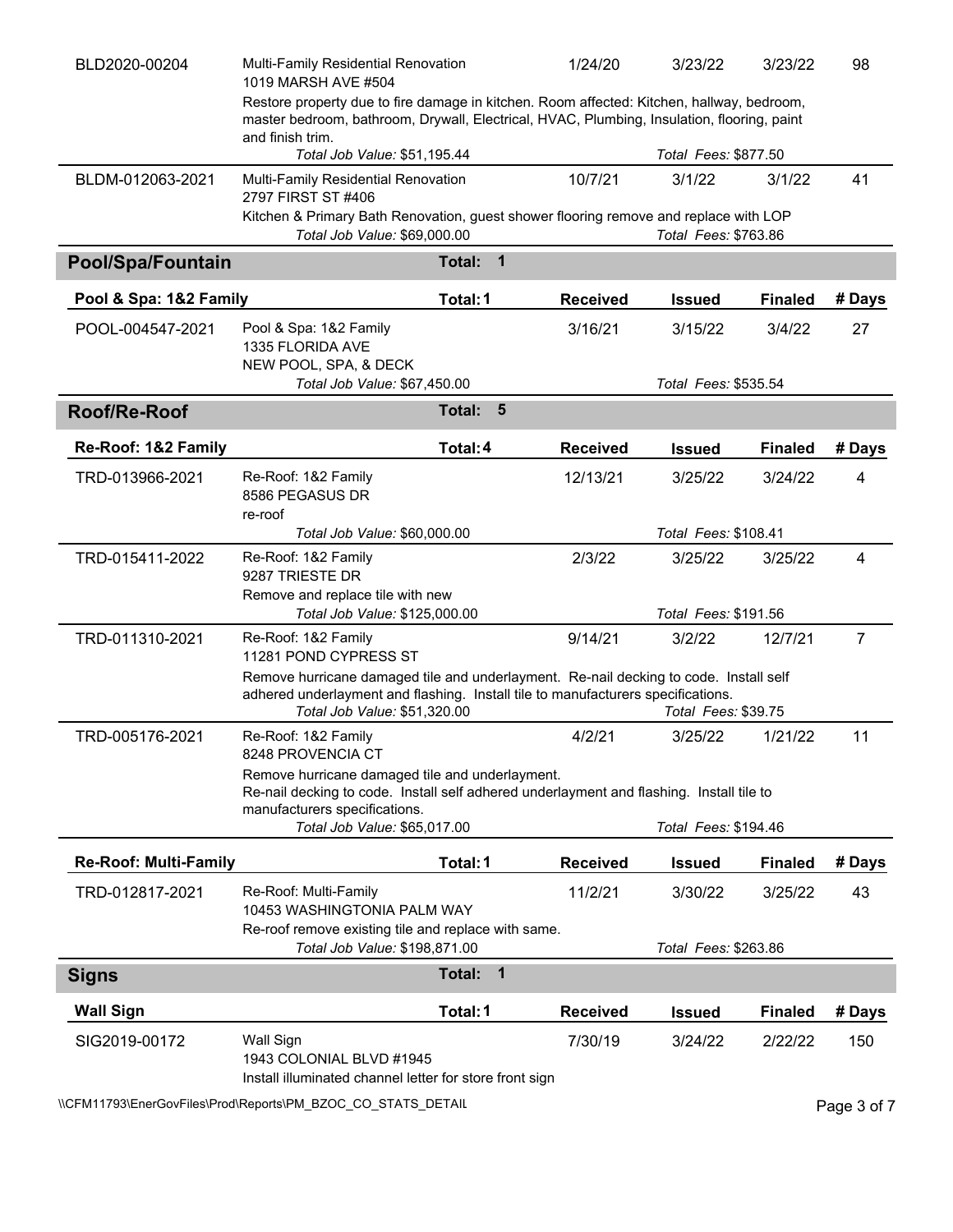| Total Job Value: \$2,400.00      |                                 | Total Fees: \$276.26 |
|----------------------------------|---------------------------------|----------------------|
| <b>Certificate of Completion</b> | Total Job Value: \$1,945,953.44 |                      |
|                                  | <b>Total Fees:</b>              | \$26,828.17          |
|                                  |                                 |                      |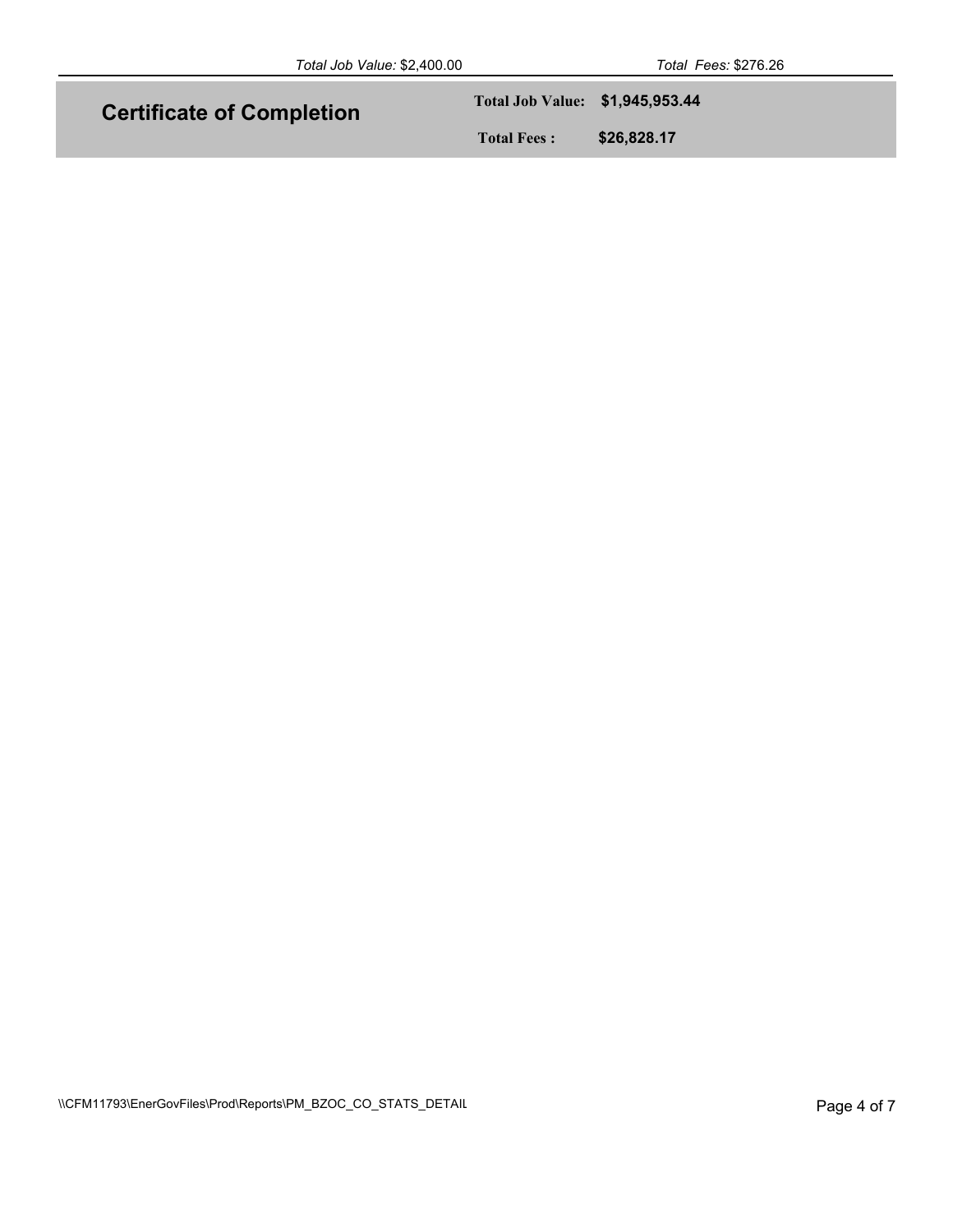| <b>Certificate of Occupancy</b>   |                                                                                                                                     | Total: 23     |                 |                                   |                        |             |  |
|-----------------------------------|-------------------------------------------------------------------------------------------------------------------------------------|---------------|-----------------|-----------------------------------|------------------------|-------------|--|
| <b>Building (1&amp;2 Family)</b>  |                                                                                                                                     | <b>Total:</b> | 14              |                                   |                        |             |  |
| <b>Single Family - Addition</b>   |                                                                                                                                     | Total: 1      | <b>Received</b> | <b>Issued</b>                     | <b>Finaled</b>         | # Days      |  |
| BLD2005-02090                     | Single Family - Addition<br>4856 ARCHIE LN<br>addition to single family residence                                                   |               | 6/30/05         | 3/21/22                           | 3/21/22                | 718         |  |
|                                   | Total Job Value: \$38,500.00                                                                                                        |               |                 | Total Fees: \$1,347.05            |                        |             |  |
| <b>Single Family - New</b>        |                                                                                                                                     | Total: 9      | <b>Received</b> | <b>Issued</b>                     | <b>Finaled</b>         | # Days      |  |
| BLDR-010295-2021                  | Single Family - New<br>3528 DORA ST<br><b>New Construction</b><br>Total Job Value: \$172,174.00                                     |               | 8/9/21          | 3/30/22<br>Total Fees: \$4,293.08 | 3/30/22                | 45          |  |
| BLDR-010062-2021                  | Single Family - New<br>3915 BLACK EAGLE LN<br>New SFR                                                                               |               | 7/29/21         | 3/10/22                           | 3/10/22                | 25          |  |
|                                   | Total Job Value: \$279,297.00                                                                                                       |               |                 | Total Fees: \$13,694.28           |                        |             |  |
| BLD2020-02823                     | Single Family - New<br>2239 HENDERSON AVE<br>New Construction of a Single Family Home IMPACT GLASS<br>Total Job Value: \$275,078.00 |               | 9/11/20         | 3/28/22<br>Total Fees: \$4,502.68 | 3/28/22                | 24          |  |
| BLDR-009424-2021                  | Single Family - New<br>3898 SPOTTED EAGLE WAY<br>New SFR                                                                            |               | 7/12/21         | 3/10/22                           | 3/10/22                | 31          |  |
|                                   | Total Job Value: \$424,858.00                                                                                                       |               |                 | Total Fees: \$14,188.56           |                        |             |  |
| BLD2020-02921                     | Single Family - New<br>1424 MARKLAND AVE<br>New single family home IMPACT GLASS                                                     |               | 9/18/20         | 3/2/22                            | 3/2/22                 | 41          |  |
|                                   | Total Job Value: \$290,457.00                                                                                                       |               |                 | Total Fees: \$6,688.00            |                        |             |  |
| BLDR-010428-2021                  | Single Family - New<br>4800 CRESTED EAGLE LN<br>New SFR                                                                             |               | 8/12/21         | 3/18/22                           | 3/18/22                | 48          |  |
|                                   | Total Job Value: \$234,510.00                                                                                                       |               |                 | Total Fees: \$15,459.39           |                        |             |  |
| BLDR-005208-2021                  | Single Family - New<br>3102 THOMAS ST<br>New construction home.                                                                     |               | 4/5/21          | 3/21/22                           | 3/21/22                | 42          |  |
|                                   | Total Job Value: \$187,846.00                                                                                                       |               |                 | Total Fees: \$15,325.41           |                        |             |  |
| BLDR-009468-2021                  | Single Family - New<br>3892 SPOTTED EAGLE WAY<br>New SFR                                                                            |               | 7/13/21         | 3/18/22                           | 3/18/22                | 22          |  |
|                                   | Total Job Value: \$292,449.00                                                                                                       |               |                 | Total Fees: \$13,528.64           |                        |             |  |
| BLDR-005770-2021                  | Single Family - New<br>2306 DAVIS ST<br>New Construction Single Family Home                                                         |               | 4/20/21         | 3/15/22                           | 3/15/22                | 35          |  |
|                                   | Total Job Value: \$204,854.00                                                                                                       |               |                 |                                   | Total Fees: \$4,773.64 |             |  |
| <b>Single Family - Renovation</b> |                                                                                                                                     | Total: 1      | <b>Received</b> | <b>Issued</b>                     | <b>Finaled</b>         | # Days      |  |
| BLDR-001567-2020                  | Single Family - Renovation<br>2229 HANSON ST<br>As build Room Addition                                                              |               | 12/9/20         | 3/21/22                           | 3/21/22                | 132         |  |
|                                   | \\CFM11793\EnerGovFiles\Prod\Reports\PM_BZOC_CO_STATS_DETAIL                                                                        |               |                 |                                   |                        | Page 5 of 7 |  |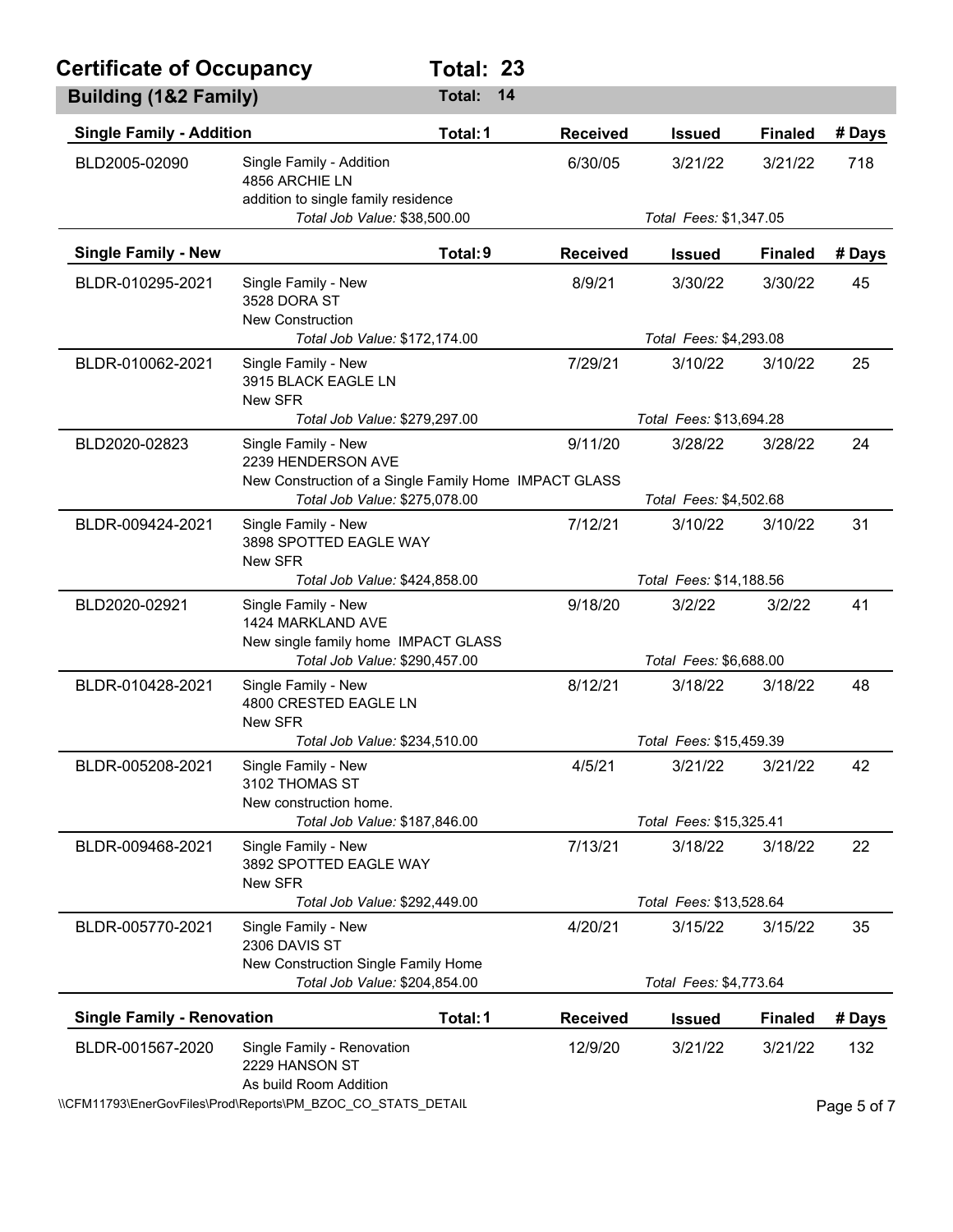|                                     | Total Job Value: \$12,500.00                                                                                                                                                                                                                                                                                                                                                                                                                      |             |                 | Total Fees: \$235.47                |                |        |
|-------------------------------------|---------------------------------------------------------------------------------------------------------------------------------------------------------------------------------------------------------------------------------------------------------------------------------------------------------------------------------------------------------------------------------------------------------------------------------------------------|-------------|-----------------|-------------------------------------|----------------|--------|
| <b>Single Family Attached - New</b> |                                                                                                                                                                                                                                                                                                                                                                                                                                                   | Total: 3    | <b>Received</b> | <b>Issued</b>                       | <b>Finaled</b> | # Days |
| BLDR-009111-2021                    | Single Family Attached - New<br>6545 GOOD LIFE ST<br>Single family attached. Termite via Sentricon<br>Total Job Value: \$237,888.00                                                                                                                                                                                                                                                                                                               |             | 7/1/21          | 3/30/22<br>Total Fees: \$7,437.01   | 3/30/22        | 26     |
| BLDR-009098-2021                    | Single Family Attached - New<br>6531 GOOD LIFE ST<br>Single family attached. Termite via Sentricon<br>Total Job Value: \$237,888.00                                                                                                                                                                                                                                                                                                               |             | 7/1/21          | 3/30/22<br>Total Fees: \$7,637.01   | 3/30/22        | 26     |
| BLDR-009109-2021                    | Single Family Attached - New<br>6543 GOOD LIFE ST<br>Single family attached. Termite via Sentricon<br>Total Job Value: \$237,888.00                                                                                                                                                                                                                                                                                                               |             | 7/1/21          | 3/29/22<br>Total Fees: \$7,487.01   | 3/29/22        | 19     |
| <b>Building (Multi-Family)</b>      |                                                                                                                                                                                                                                                                                                                                                                                                                                                   | 9<br>Total: |                 |                                     |                |        |
|                                     | <b>Multi-Family Residential New Construction</b>                                                                                                                                                                                                                                                                                                                                                                                                  | Total: 9    | <b>Received</b> | <b>Issued</b>                       | <b>Finaled</b> | # Days |
| BLD2019-03323                       | Multi-Family Residential New Construction<br>10645 AREUM PL<br>building type 8 - 3 story wood apartment with 22 units, hip and gable roof with wood trusses.                                                                                                                                                                                                                                                                                      |             | 10/18/19        | 3/15/22                             | 3/15/22        | 314    |
|                                     | ((PRIVATE PROVIDER - INSPECTIONS ONLY))<br>Total Job Value: \$3,838,041.00                                                                                                                                                                                                                                                                                                                                                                        |             |                 | Total Fees: \$218,645.42            |                |        |
| BLD2020-00854                       | Multi-Family Residential New Construction<br>3780 OLD BERRY POINT<br>New construction of a 3 story apartment building that includes 32 units of 5 types and 10<br>direct entry garage units. It also includes a single MRL elevator. The building provies 44,844<br>GSF of floor area and is classified as Type V(B) construction with use Groups R-2 and U. It<br>includes an NFPA 13R fire sprinkler system.<br>Total Job Value: \$5,264,803.00 |             | 3/23/20         | 3/24/22<br>Total Fees: \$316,445.19 | 3/24/22        | 112    |
| BLD2020-00857                       | Multi-Family Residential New Construction<br>3504 OLD CHURCH WAY WAY<br>New construction of a 3 story apartment building that includes 27 units of 4 types and 6<br>direct entry garage units. The building provides 32,380 GSF of floor area and is classified as<br>Type V(B) construction with Use Groups R-2 and U. It includes and NFPA 13R fire sprinkler<br>systems.<br>Total Job Value: \$3,801,412.00                                    |             | 3/23/20         | 3/28/22<br>Total Fees: \$262,540.20 | 3/28/22        | 112    |
| BLD2019-03248                       | Multi-Family Residential New Construction<br>6130 MAHAFFEY RD<br>Building Type 6 - 3 story wood frame apartment with 27 units, hip and gable roof with wood<br>trusses ((PRIVATE PROVIDER- INSPECTIONS ONLY))<br>Total Job Value: \$4,608,537.00                                                                                                                                                                                                  |             | 10/11/19        | 3/4/22<br>Total Fees: \$267,572.31  | 3/4/22         | 321    |
| BLD2020-00850                       | Multi-Family Residential New Construction<br>3773 OLD BERRY POINT<br>New construction of a 3 story apartment building that includes 32 units of 5 types and 10<br>direct entry garage units. It also includes a single MRL elevator. The building provies 44,844<br>GSF of floor area and is classified as Type V(B) construction with Use Groups R-2 and U. It<br>includes an NFPA 13R fire sprinkler system.<br>Total Job Value: \$5,264,803.00 |             | 3/23/20         | 3/24/22<br>Total Fees: \$316,055.19 | 3/24/22        | 112    |
| BLD2018-03212                       | Multi-Family Residential New Construction<br>10936 LEGACY GATEWAY CIR #- BL                                                                                                                                                                                                                                                                                                                                                                       |             | 9/24/18         | 3/15/22                             | 3/15/22        | 729    |